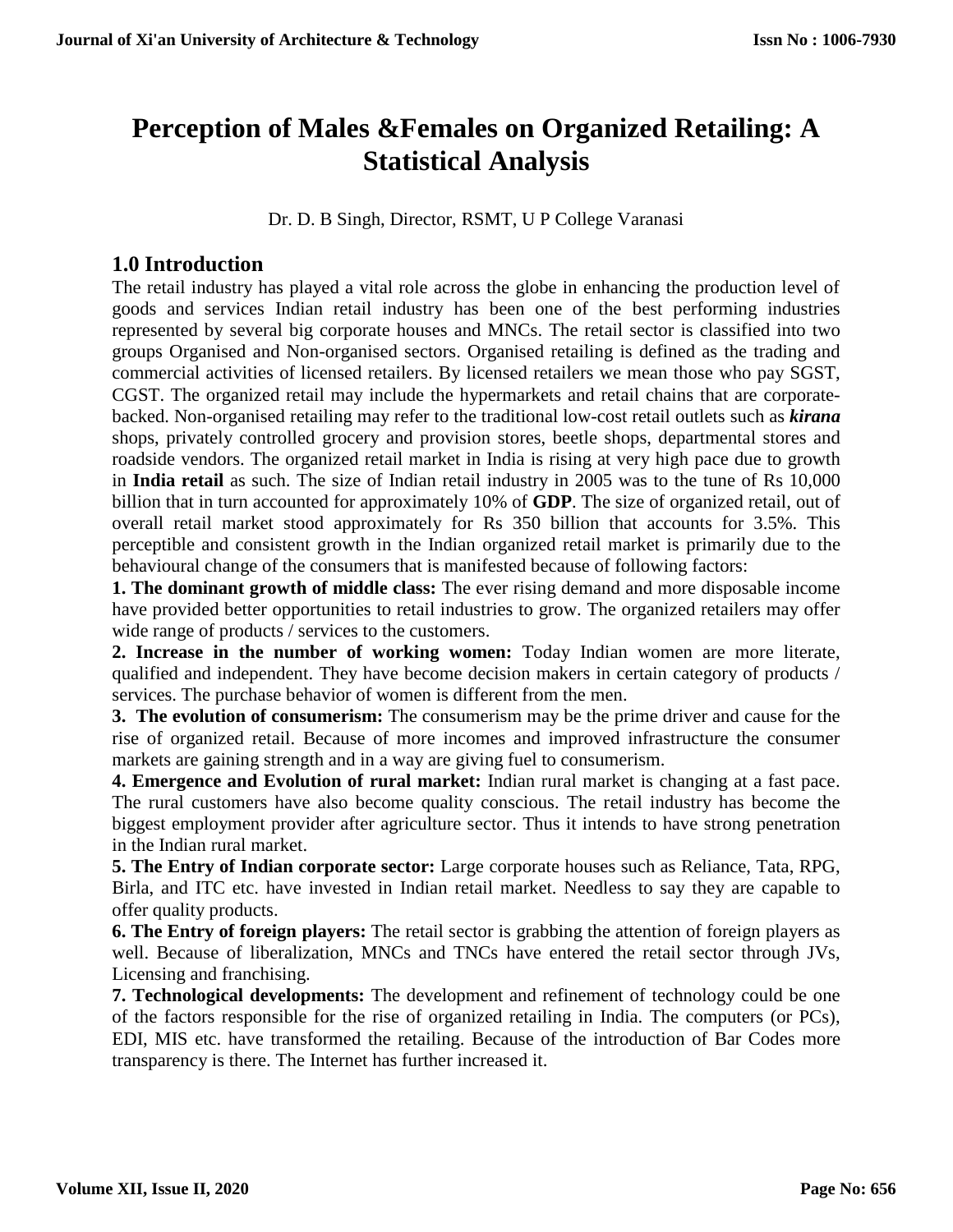**8. Increase in income:** Rising income levels and better education facilities have resulted in the evolution of organized retail set up. People are trying new things and want to look different.

**9. Role of Media:** The satellite TV and CATV has made the reach of TV possible to almost every household in India. As a result the expectations of the Indian consumers have been on the rising spree.

# **2.0 Objectives**

The specific objectives of this paper are: to study the perception of Indian retail customer and to examine the emerging trends in Indian retailing. It has also been the main objective to see if there is remarkable difference between the responses of males and females with reference to organized retailing and the relevant parameters.

## **3.0 Research Methodology**

Present paper is based on a survey on customer perception on organized retailing in Varanasi (Uttar Pradesh, India). The data is gathered by means of a structured questionnaire. This has helped significantly in recording the responses. However the responses have been taken from the respondents in open environment. There have been open ended and close ended questions in the questionnaire. We have conducted the survey in Varanasi**.** It is considered to be the ancient city of the world and has a spread from the banks of holy river Ganga to river Varuna. It is some 280 km away from Lucknow, the capital of Uttar Pradesh. We have contacted **100** respondents in Varanasi. The respondents were taken from various segments. The various segments that we considered are **Education, Gender, Age Group, Occupation,** and **Income** (in Rs.).

**4.0 Hypotheses:** The hypotheses that have been tested under the study are mentioned below.

**Null Hypothesis H001:** Organized retailers have larger inventories of groceries than small grocery shops

**Alternative Hypothesis H<sub>101</sub>:** Organized retailers don't have larger inventories of groceries than small grocery shops

**Null Hypothesis H<sup>002</sup> :** Organized retailers have huge space and they are not crowded *Alternative Hypothesis* **H<sup>102</sup> :** Organized retailers don't have huge space and they are crowded

**Null Hypothesis H<sup>003</sup> :** Customers visit organized retailer whenever they need some enjoyment. *Alternative Hypothesis* **H103:** Customers don't visit organized retailer for the enjoyment.

**Null Hypothesis H004:** Customers visit only one organized retailer or bazaar. *Alternative Hypothesis* **H104:** Customers visit more than one organized retailer or bazaar

**Null Hypothesis H005:** Customers visit the organized retailer because it works ethically about products/services.

*Alternative Hypothesis* **H105:** Customers consider the organized retailer as unethical about their products/services.

**Null Hypothesis H006:** Customers visit the organized retailer because of the freshness of grocery *Alternative Hypothesis* **H106:** Customers don't visit the organized retailer because the grocery items are not fresh

**Null Hypothesis H007:** Customers visit organized retailer for the time pass.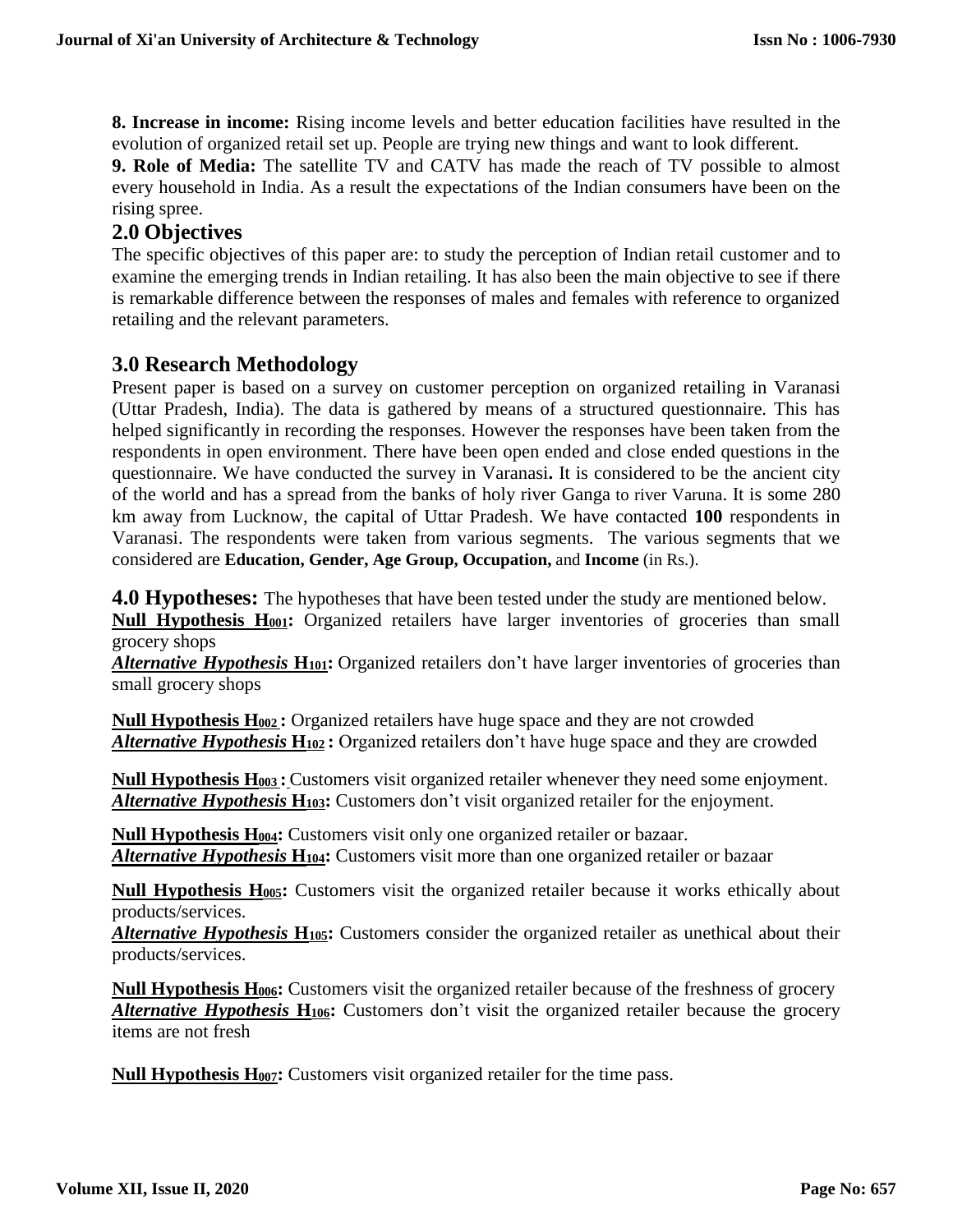*Alternative Hypothesis* **H107:** Customers don't visit organized retailer for the time pass.

**Null Hypothesis H008:** Customers visit the particular organized retailer because it gives discounts on MRP.

*Alternative Hypothesis* **H108:** Customers don't visit the particular organized retailer for the discounts on MRP

**Null Hypothesis H009:** Customers visit organized retailer because their prices are economical and affordable

*Alternative Hypothesis* **H109:** Customers visit organized retailer because their prices are economical and affordable

**Null Hypothesis H010:** Customers visit the organized retailer because of new price offers / discounts offered

*Alternative Hypothesis* **H110:** Customers don't visit the organized retailer because of new price offers / discounts offered

**Null Hypothesis H011:** Customers visit the organized retailer because it gives special discounts at the time of festival

*Alternative Hypothesis* **H111:** Customers don't visit the organized retailer because of special discounts at the time of festival

## **5.0 Data Compilation**

The respondents both males and females gave their opinions on different questions, as below.

| No. | <b>Parameters</b>                                    | Males $(35)$ |         | Females (65) | <b>Total</b> |    |
|-----|------------------------------------------------------|--------------|---------|--------------|--------------|----|
|     |                                                      | <b>Yes</b>   | $%$ age | <b>Yes</b>   | $%$ age      |    |
| 1.  | Organized retailers have larger inventories of       | 27           | 77      | 44           | 68           | 71 |
|     | groceries than small grocery shops                   |              |         |              |              |    |
| 2.  | Organized retailers have huge space and they are     | 29           | 83      | 39           | 60           | 68 |
|     | not crowded                                          |              |         |              |              |    |
| 3.  | Customers visit organized retailer whenever they     | 14           | 40      | 31           | 48           | 45 |
|     | need some enjoyment                                  |              |         |              |              |    |
| 4.  | Customers visit only one organized retailer or       |              | 51      | 33           | 51           | 51 |
|     | <b>bazaar</b>                                        |              |         |              |              |    |
| 5.  | Customers visit the organized retailer because it    |              | 80      | 45           | 69           | 73 |
|     | works ethically about products/services              |              |         |              |              |    |
| 6.  | Customers visit the organized retailer because of    | 31           | 88      | 44           | 68           | 75 |
|     | the freshness of grocery                             |              |         |              |              |    |
| 7.  | Customers visit organized retailer for the time pass | 09           | 26      | 12           | 18           | 21 |
| 8.  | Customers visit the particular organized retailer    | 25           | 71      | 51           | 78           | 76 |
|     | because it gives discounts on MRP                    |              |         |              |              |    |
| 9.  | Customers visit organized retailer because their     |              | 94      | 48           | 74           | 81 |
|     | prices are economical and affordable                 |              |         |              |              |    |
| 10. | Customers visit the organized retailer because of    | 31           | 88      | 50           | 77           | 81 |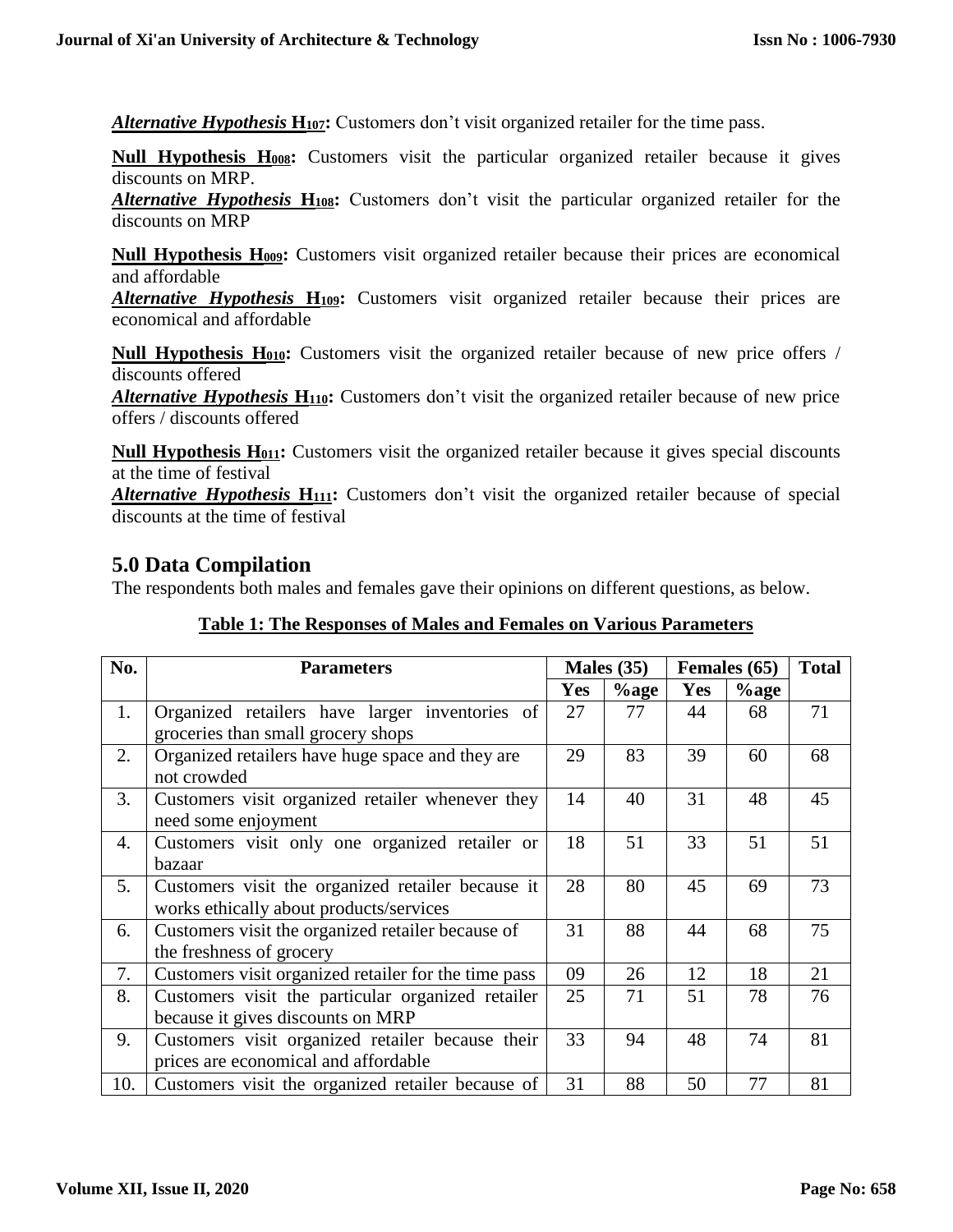| new price offers / discounts offered              |  |  |  |
|---------------------------------------------------|--|--|--|
| Customers visit the organized retailer because it |  |  |  |
| gives special discounts at the time of festival   |  |  |  |

### **6.0 ANOVA**

We have used ANOVA to find whether male and female have significant differences on various factors.

|                | <b>Response Types</b>                              |                  |               |                 |                                             |                |      |  |         |
|----------------|----------------------------------------------------|------------------|---------------|-----------------|---------------------------------------------|----------------|------|--|---------|
|                |                                                    | <b>RESPONSES</b> |               | (In Percentage) |                                             |                |      |  | Squared |
| Sl. No.        |                                                    |                  |               | Mean            |                                             |                |      |  |         |
|                |                                                    | <b>Male</b>      | <b>Female</b> | Dev.            | Squared<br>$\mathbf{D}\mathbf{e}\mathbf{v}$ | Mean<br>Dev.   | Dev  |  |         |
| $\mathbf{1}$   | The retailers have larger inventories of groceries | 77               | 68            | 5               | 25                                          | 6              | 36   |  |         |
| $\overline{2}$ | The retailers have huge space and are not crowded  | 83               | 60            | 11              | 121                                         | $-2$           | 4    |  |         |
| 3              | Customers visit retailer for enjoyment             | 40               | 48            | $-32$           | 1024                                        | $-14$          | 196  |  |         |
| 4              | Customers visit only one retailer or bazaar        | 51               | 51            | $-21$           | 441                                         | $-11$          | 121  |  |         |
| 5              | The organized retailers work ethically             | 80               | 69            | 8               | 64                                          | $\overline{7}$ | 49   |  |         |
| 6              | Customers visit retailer for freshness of grocery  | 88               | 68            | 16              | 256                                         | 6              | 36   |  |         |
| $\overline{7}$ | Customers visit the retailer for the time pass     | 26               | 18            | $-46$           | 2116                                        | $-44$          | 1936 |  |         |
| 8              | Customers visit retailers for discounts on MRP     |                  | 78            | $-1$            | $\mathbf{1}$                                | 16             | 256  |  |         |
| 9              | Retailers charge economical and affordable prices  | 94               | 74            | 22              | 484                                         | 12             | 144  |  |         |
| 10             | Retailers announce new price offers / discounts    | 88               | 77            | 16              | 256                                         | 15             | 225  |  |         |
| 11             | Retailers give special festive discounts           | 91               | 71            | 19              | 361                                         | 9              | 81   |  |         |
|                | Total                                              | 789              | 682           | $-3$            | 5149                                        | $\overline{0}$ | 3084 |  |         |
|                | Average                                            | 72               | 62            |                 |                                             |                |      |  |         |
|                | <b>Overall Average</b>                             | 65.50            |               |                 |                                             |                |      |  |         |
|                | <b>Total Variation</b>                             | 8233             |               |                 |                                             |                |      |  |         |
|                | Diff between column av and overall average         | 6.5              | 3.5           |                 |                                             |                |      |  |         |
|                | Square of Diff                                     | 42.25            | 12.25         |                 |                                             |                |      |  |         |
|                |                                                    | 464.7            |               |                 |                                             |                |      |  |         |
|                | Square of Diff X No. of Rows                       | 5                | 134.75        |                 |                                             |                |      |  |         |
|                | Variation between column means                     | 599.5            |               |                 |                                             |                |      |  |         |
|                | Variation within each columns                      | 7633             |               |                 |                                             |                |      |  |         |
|                | Total d.f.                                         | 22               |               |                 |                                             |                |      |  |         |
|                | Between Col. d.f.                                  | 1                |               |                 |                                             |                |      |  |         |
|                | Unexplained d.f.                                   | 21               |               |                 |                                             |                |      |  |         |
|                | <b>Estimated Variance between columns</b>          | 599.5            |               |                 |                                             |                |      |  |         |
|                | <b>Unexplained Variance</b>                        |                  | 363.5         |                 |                                             |                |      |  |         |

Thus the Calculated value of F statistic F<sub>cal</sub>  $(1, 20)$  = 599/363.5 = **1.649**<br>Tabulated value of F statistic at the same d.f. at 5% level F<sub>tab.</sub> = **4.35** Tabulated value of  $F$  statistic at the same d.f. at 5% level  $F_{\text{tab.}}$ Thus,  $F_{cal}(1, 20) < F_{tab}(1, 20)$ 

The differences between the columns are insignificant and they can be attributed to sampling errors only

**Comments:** Thus it can be inferred that the responses given by the males and females have same impact. The differences, if any, are attributed to sampling errors only.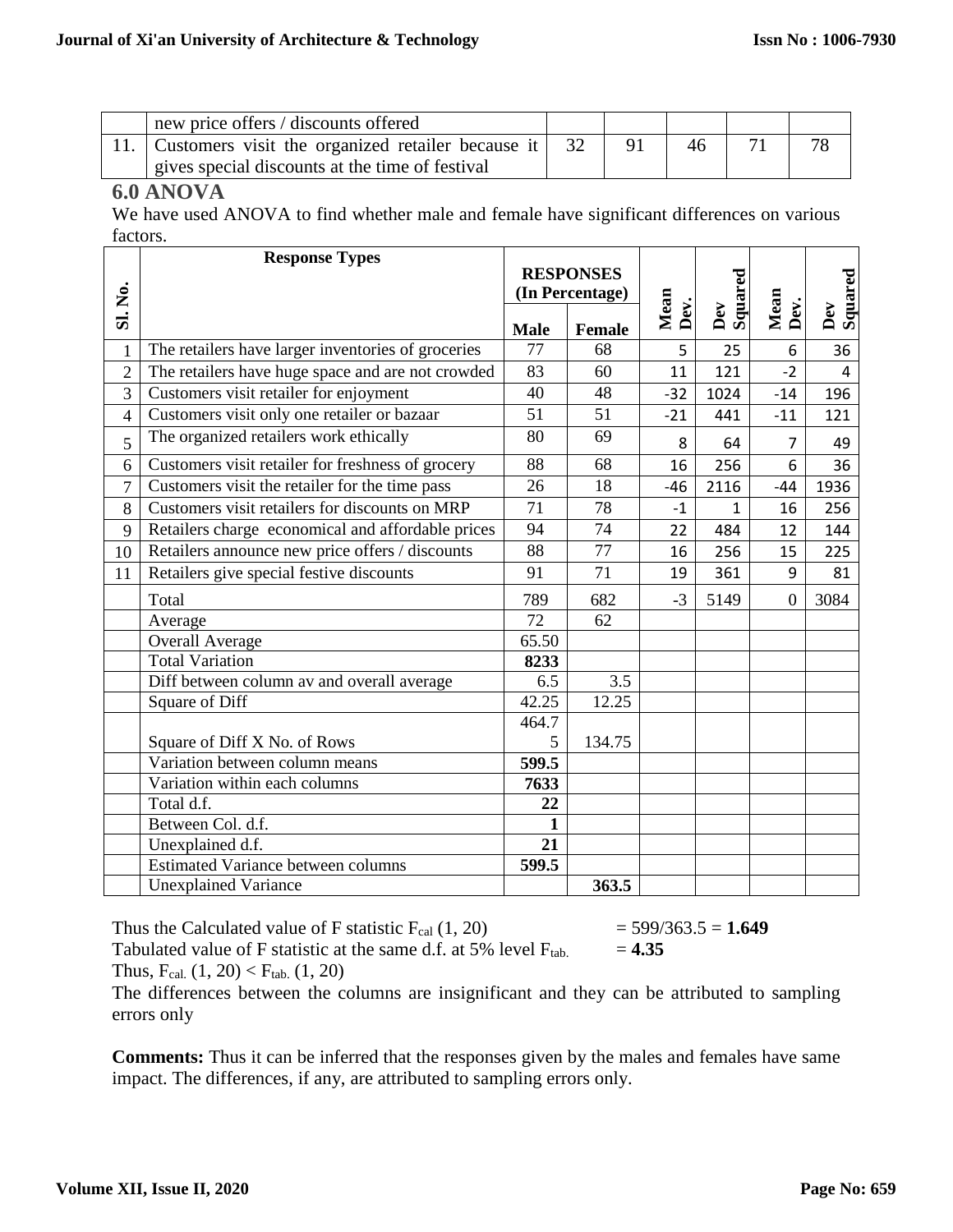# **7.0 Chi Square Test**

The Chi Square Test has been used to see whether there is significant difference between the responses of Males and Females on various parameters.

| <b>Attributes</b>                                           |                 | <b>Responses</b> | <b>Total</b> |            |             |     |
|-------------------------------------------------------------|-----------------|------------------|--------------|------------|-------------|-----|
|                                                             | <b>Males</b>    | <b>Female</b>    |              |            |             |     |
|                                                             |                 |                  |              | <b>(B)</b> | (b)         |     |
| The retailers have larger inventories of groceries (A)      |                 |                  |              | 27         | 44          | 71  |
| The retailers don 'have larger inventories of groceries (a) |                 |                  |              | 8          | 21          | 29  |
| <b>Total</b>                                                |                 |                  |              |            | 65          | 100 |
|                                                             |                 |                  |              |            |             |     |
|                                                             | <b>Observed</b> | <b>Expected</b>  |              |            |             |     |
| <b>Attribute</b>                                            | O               | E                | $O-E$        | $(O-E)^2$  | $(O-E)^2/E$ |     |
| AB                                                          | 27              | 24.85            | 2.15         | 4.6225     |             | 0.2 |
| Ab                                                          | 44              | 46.15            | $-2.15$      | 4.6225     |             | 0.1 |
| aB                                                          | 8               | 10.15            | $-2.15$      | 4.6225     |             | 0.5 |
| ab                                                          | 21              | 18.85            | 2.15         | 4.6225     |             | 0.2 |
| <b>Total</b>                                                |                 |                  |              |            |             | 1.0 |

**1. Organized retailers have larger inventories of groceries than small grocery shops**

Total degrees of freedom =  $(r-1)$   $(c-1)$  =  $(2-1)$   $(2-1)$  = 1

Thus the calculated value of  $\chi^2$ <sub>cal.</sub> at 1 degree of freedom is **1.0** 

Tabulated value of  $\chi^2$ <sub>tab.</sub> at 1 d. f. at 5% level of significance is **3.841**, Therefore,  $\chi^2$ <sub>tab.</sub>  $> \chi^2$ <sub>cal.</sub>

The difference between the responses of males and females, that the organized retailers have larger inventories in comparison to smaller shops has been insignificant and the differences, if any, can be attributed to sampling errors only.

**Comment 1:** It can be inferred that the responses of males and females, on the issue of larger inventories maintained by organized retailers, do not differ. It can further be inferred that the males and females both have confirmed that organized retailers maintain larger inventories.

#### **2. Organized retailers have huge space and they are not crowded.**

| <b>Attributes</b>                                            |              | <b>Responses</b>    |     |  |
|--------------------------------------------------------------|--------------|---------------------|-----|--|
|                                                              | <b>Males</b> | <b>Female</b><br>Ъ. |     |  |
| The retailers have huge space and they are not crowded $(A)$ | 29           | 39                  | 68  |  |
| The retailers don't have huge space and they are crowded (a) |              | 26                  |     |  |
| <b>Total</b>                                                 |              | 65                  | 100 |  |

| <b>Attribute</b> | Observed $(O)$ Expected $(E)$ |      | $O - E$ | $(O-E)^2$ | $(O-E)^2/E$ |
|------------------|-------------------------------|------|---------|-----------|-------------|
| AB               | 29                            | 23.8 | 5.2     | 27.04     |             |
| Ab               | 39                            | 44.2 | $-5.2$  | 27.04     | 0.6         |
| aB               |                               | 11.2 | $-5.2$  | 27.04     | 2.4         |
| ab               | 26                            | 20.8 | 5.2     | 27.04     |             |
| <b>Total</b>     |                               |      |         |           | 5.5         |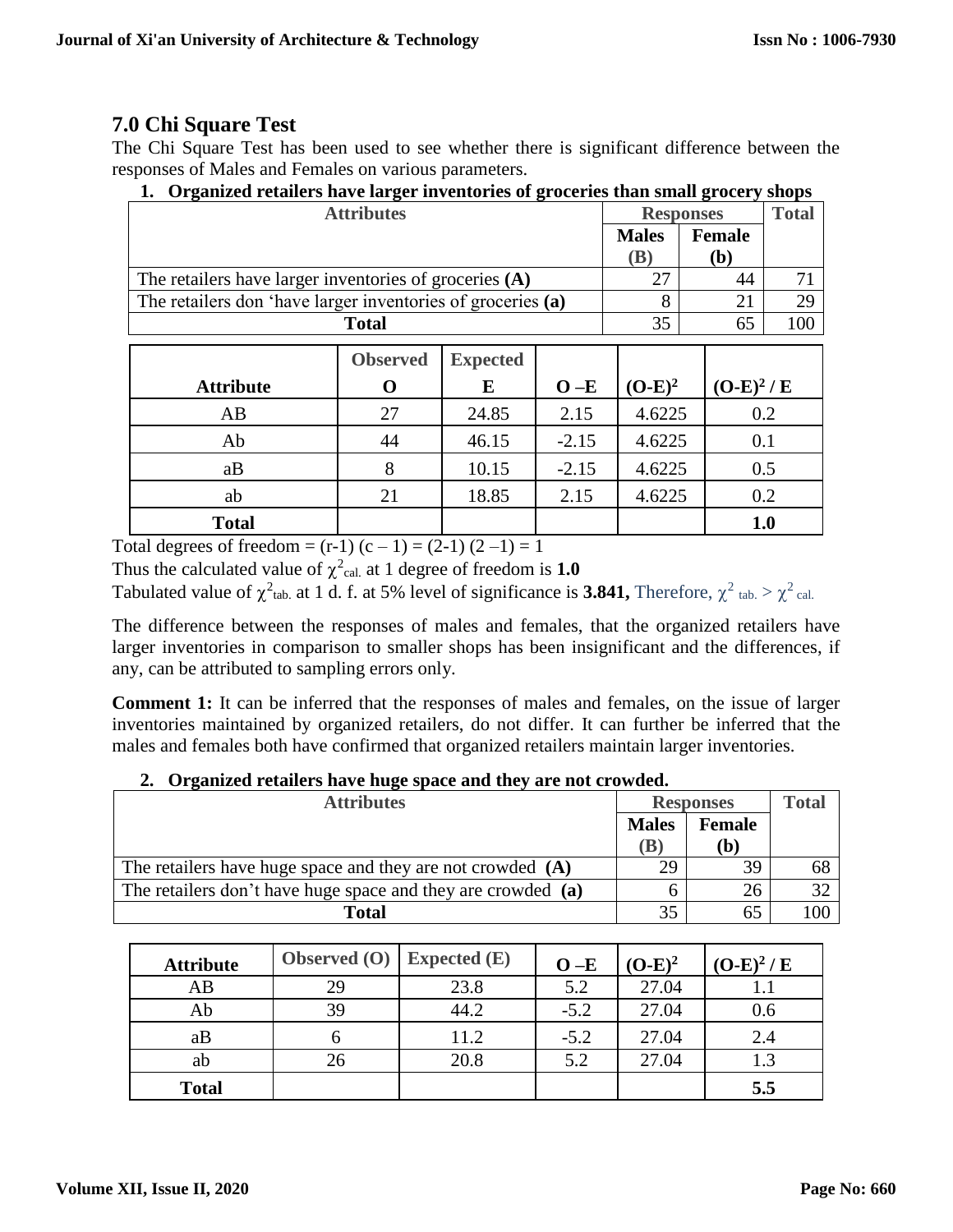Total degrees of freedom =  $(r-1)$   $(c-1)$  =  $(2-1)$   $(2-1)$  = 1 Thus the calculated value of  $\chi^2$ <sub>cal.</sub> at 1 degree of freedom is **5.5** Tabulated value of  $\chi^2$ <sub>tab.</sub> at 1 d. f. at 5% level of significance is 3.841, Therefore,  $\chi^2$ <sub>tab.</sub>  $\lt \chi^2$ <sub>cal.</sub>

The difference between the responses of males and females, that the organized retailers have huge space and are not crowded, has been significant and the differences cannot attributed to sampling errors.

**Comment 2:** It can be inferred that the responses of males and females, on the issue of huge space occupied by organized retailers, do differ. It can further be inferred that the males and females have different and significant difference that organized retailers have huge space and are not crowded.

| of Castomers visit organized retailer whenever they need some enjoyment. |                                            |                      |     |  |  |  |  |  |
|--------------------------------------------------------------------------|--------------------------------------------|----------------------|-----|--|--|--|--|--|
| <b>Attributes</b>                                                        | <b>Responses</b>                           | <b>Total</b>         |     |  |  |  |  |  |
|                                                                          | <b>Males</b><br>$\left( \mathbf{B}\right)$ | <b>Female</b><br>(b) |     |  |  |  |  |  |
| Customers visit organized retailer whenever they                         |                                            |                      |     |  |  |  |  |  |
| need some enjoyment $(A)$                                                | 14                                         | 31                   | 45  |  |  |  |  |  |
| Customers don't visit organized retailer for                             |                                            |                      |     |  |  |  |  |  |
| enjoyment only $(a)$                                                     | 21                                         | 34                   | 55  |  |  |  |  |  |
| <b>Total</b>                                                             | 35                                         | 65                   | 100 |  |  |  |  |  |

#### **3. Customers visit organized retailer whenever they need some enjoyment.**

|                  | <b>Observed</b> | <b>Expected</b> |         |           |             |
|------------------|-----------------|-----------------|---------|-----------|-------------|
| <b>Attribute</b> | ( )             | E               | $O - E$ | $(O-E)^2$ | $(O-E)^2/E$ |
| AB               | 14              | 15.75           | $-1.75$ | 3.0625    | 0.2         |
| Ab               | 31              | 29.25           | 1.75    | 3.0625    | 0.1         |
| aB               | 21              | 19.25           | 1.75    | 3.0625    | 0.2         |
| ab               | 34              | 35.75           | $-1.75$ | 3.0625    | 0.1         |
| <b>Total</b>     | 100             | 100             |         |           | 0.5         |

Total degrees of freedom =  $(r-1)$   $(c-1)$  =  $(2-1)$   $(2-1)$  = 1

Thus the calculated value of  $\chi^2$ <sub>cal.</sub> at 1 degree of freedom is **0.5** 

Tabulated value of  $\chi^2$ <sub>tab.</sub> at 1 d. f. at 5% level of significance is **3.841**, Therefore,  $\chi^2$ <sub>tab.</sub>  $> \chi^2$ <sub>cal.</sub>

The difference between the responses of males and females, that they visit organized retailers for enjoyment only has been insignificant and the differences, if any, can be attributed to sampling errors only.

**Comment 3:** It can be inferred that the responses of males and females, on the issue that they visit the organized retailers, for enjoyment only has been same or similar. It can further be inferred that the males and females both have confirmed that they don't visit the organized retailers for enjoyment only.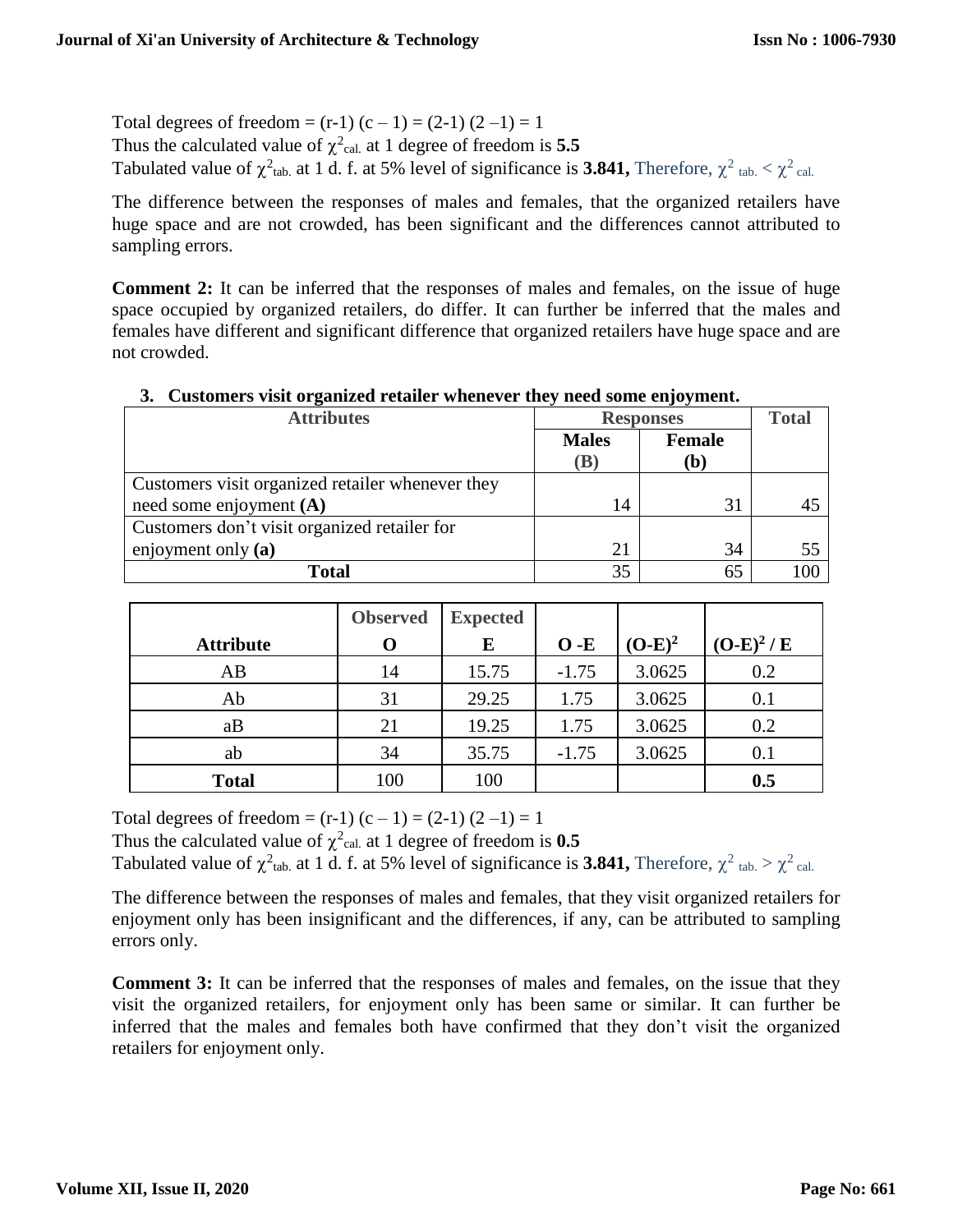| <b>Attributes</b>                                         |                 |                 |         |  |              | <b>Responses</b> |               | <b>Total</b> |
|-----------------------------------------------------------|-----------------|-----------------|---------|--|--------------|------------------|---------------|--------------|
|                                                           |                 |                 |         |  | <b>Males</b> |                  | <b>Female</b> |              |
|                                                           |                 |                 |         |  | (B)          |                  | ( <b>b</b> )  |              |
| Customers visit only one organized retailer or bazaar (A) |                 |                 |         |  | 18           |                  | 33            | 51           |
| Customers don't visit only one organized retailer (a)     |                 |                 |         |  | 17           |                  | 32            | 49           |
| <b>Total</b>                                              |                 |                 |         |  | 35           |                  | 65            | 100          |
|                                                           |                 |                 |         |  |              |                  |               |              |
|                                                           | <b>Observed</b> | <b>Expected</b> |         |  |              |                  |               |              |
| <b>Attribute</b>                                          | 0               | E               | $O - E$ |  | $(O-E)^2$    |                  | $(O-E)^2/E$   |              |
| AB                                                        | 18              | 17.85           | 0.15    |  |              | 0.0225           |               | 0.0          |
| Ab                                                        | 33              | 33.15           | $-0.15$ |  |              | 0.0225           |               | 0.0          |
| aB                                                        | 17              | 17.15           | $-0.15$ |  |              | 0.0225           |               | 0.0          |
| ab                                                        | 32              | 31.85           | 0.15    |  |              | 0.0225           |               | 0.0          |
| <b>Total</b>                                              | 100             | 100             |         |  |              |                  |               | 0.0          |

#### **4. Customers visit only one organized retailer or bazaar.**

Total degrees of freedom =  $(r-1)$   $(c-1)$  =  $(2-1)$   $(2-1)$  = 1

Thus the calculated value of  $\chi^2$ <sub>cal.</sub> at 1 degree of freedom is **0.0** 

Tabulated value of  $\chi^2$ <sub>tab.</sub> at 1 d. f. at 5% level of significance is 3.841, Therefore,  $\chi^2$ <sub>tab.</sub>  $> \chi^2$ <sub>cal.</sub>

The difference between the responses of males and females, that they visit only one organized retailers has been insignificant and the differences, if any, can be attributed to sampling errors only.

**Comment 4:** It can be inferred that the responses of males and females, on the issue that they visit only one organized retailer, has been same or similar. It can further be inferred that the males and females both have confirmed that they don't visit only one organized retailer

### **5. Customers visit the organized retailer because it works ethically about products/services.**

| <b>Attributes</b>                                         |              |                     |         |              | <b>Responses</b> | <b>Total</b> |
|-----------------------------------------------------------|--------------|---------------------|---------|--------------|------------------|--------------|
|                                                           |              |                     |         | <b>Males</b> | Female           |              |
|                                                           |              |                     |         | <b>(B)</b>   | (b)              |              |
| The retailer works ethically about products/ services (A) |              |                     |         | 28           | 45               | 73           |
| The retailer because does not work ethically (a)          |              |                     |         | 7            | 20               | 27           |
|                                                           | <b>Total</b> |                     |         | 35           | 65               | 100          |
| <b>Attribute</b>                                          | Observed (O) | <b>Expected</b> (E) | $O - E$ | $(O-E)^2$    | $(O-E)^2/E$      |              |
| AB                                                        | 28           | 25.55               | 2.45    | 6.0025       |                  | 0.2          |
| Ab                                                        | 45           | 47.45               | $-2.45$ | 6.0025       | 0.1              |              |
| aB                                                        | 7            | 9.45                | $-2.45$ | 6.0025       |                  | 0.6          |
| ab                                                        | 20           | 17.55               | 2.45    | 6.0025       | 0.3              |              |
| <b>Total</b>                                              | 100          | 100                 |         |              | 1.3              |              |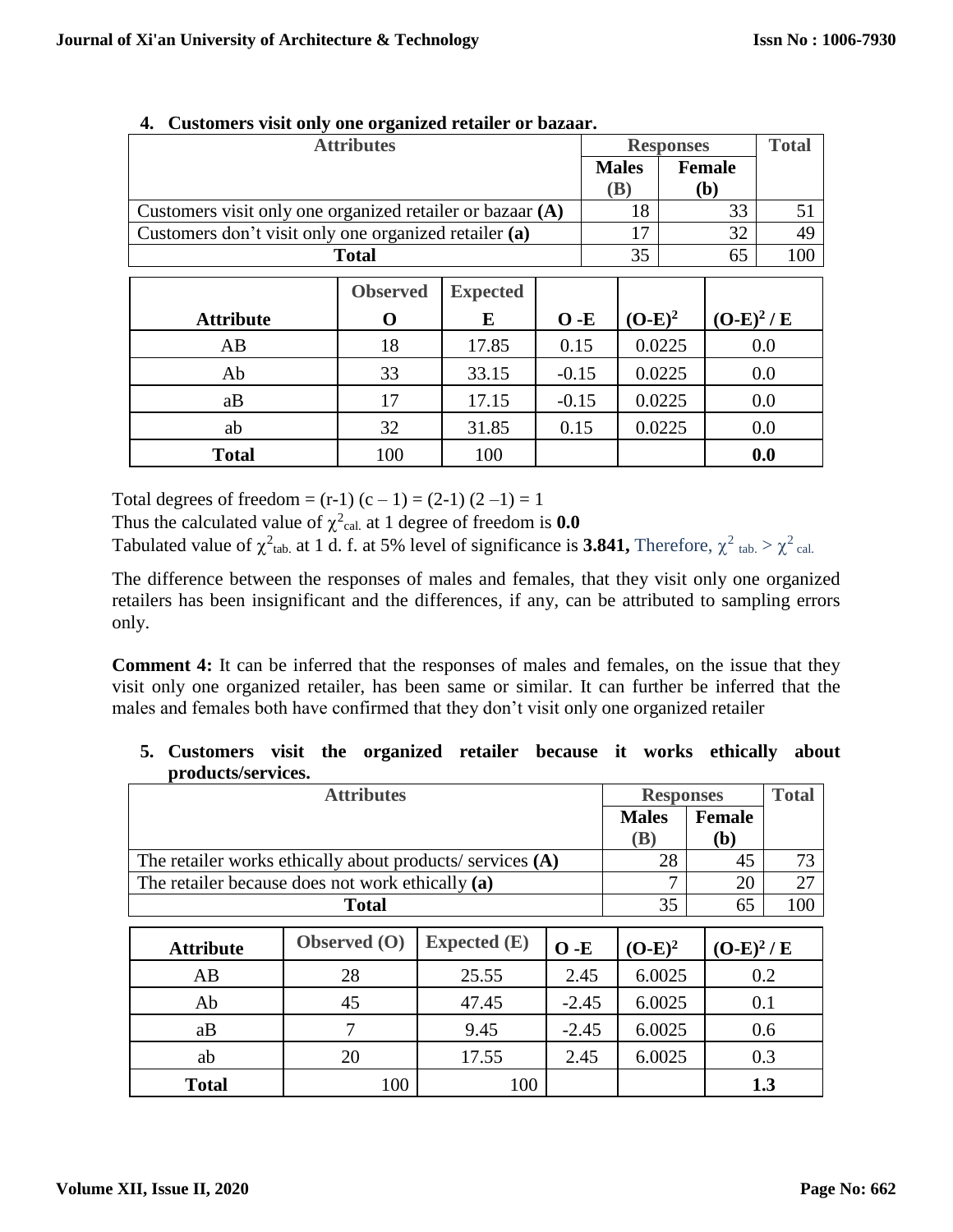Total degrees of freedom =  $(r-1)$   $(c-1)$  =  $(2-1)$   $(2-1)$  = 1 Thus the calculated value of  $\chi^2$ <sub>cal.</sub> at 1 degree of freedom is **1.3** Tabulated value of  $\chi^2$ <sub>tab.</sub> at 1 d. f. at 5% level of significance is **3.841** Therefore,  $\chi^2$  tab.  $>\chi^2$  cal.

The difference between the responses of males and females, that they visit the organized retailer because it works ethically about products/services, has been insignificant. The differences, if any, can be attributed to sampling errors only.

**Comment 5:** It can be inferred that the responses of males and females, on the issue that the organized retailer because it works ethically about products/services, has been same or similar. It can further be inferred that the males and females both have confirmed that organized retailers work ethically about their products and services.

#### **6. Customers visit the organized retailer because it works ethically about products/services.**

| <b>Attributes</b>                                      | <b>Responses</b> | <b>Total</b>               |     |
|--------------------------------------------------------|------------------|----------------------------|-----|
|                                                        | <b>Males</b>     | <b>Female</b>              |     |
|                                                        | $(\mathbf{B})$   | $\left( \mathbf{b}\right)$ |     |
| The retailer provides freshness of grocery $(A)$       |                  | 44                         |     |
| The retailer does not provide freshness of grocery (a) |                  |                            |     |
| <b>Total</b>                                           | 35               |                            | 100 |

|                  | <b>Observed</b> | <b>Expected</b> |         |           |             |
|------------------|-----------------|-----------------|---------|-----------|-------------|
| <b>Attribute</b> |                 | E               | $O - E$ | $(O-E)^2$ | $(O-E)^2/E$ |
| AB               | 31              | 26.25           | 4.75    | 22.5625   | 0.9         |
| Ab               | 44              | 48.75           | $-4.75$ | 22.5625   | 0.5         |
| aB               | 4               | 8.75            | $-4.75$ | 22.5625   | 2.6         |
| ab               | 21              | 16.25           | 4.75    | 22.5625   | 1.4         |
| <b>Total</b>     | 100             | 100             |         |           | 5.3         |

Total degrees of freedom =  $(r-1)$   $(c-1)$  =  $(2-1)$   $(2-1)$  = 1

Thus the calculated value of  $\chi^2$ <sub>cal.</sub> at 1 degree of freedom is **5.3** 

Tabulated value of  $\chi^2$ <sub>tab.</sub> at 1 d. f. at 5% level of significance is **3.841**, Therefore,  $\chi^2$ <sub>tab.</sub>  $> \chi^2$ <sub>cal.</sub>

The difference between the responses of males and females, that they visit the organized retailer because of the freshness of grocery, has been insignificant. The differences, if any, can be attributed to sampling errors only.

**Comment 6:** It can be inferred that the responses of males and females, on the issue that they visit the organized retailer because of the freshness of grocery, has been the same or similar. It can further be inferred that the males and females both have confirmed that organized retailers provide fresh groceries.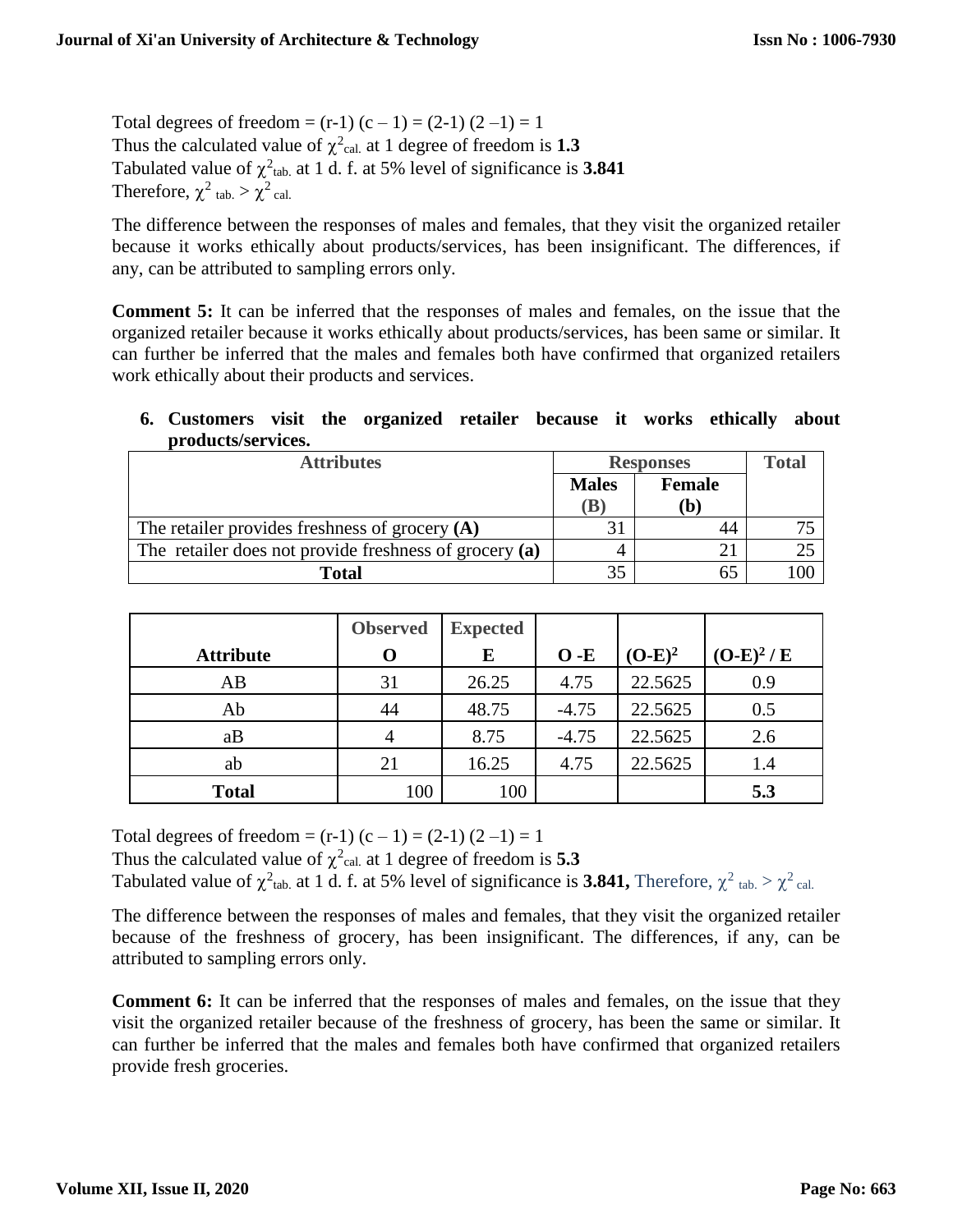| <b>Attributes</b>                                    |              |              |         | <b>Responses</b> |     |             |  |
|------------------------------------------------------|--------------|--------------|---------|------------------|-----|-------------|--|
|                                                      | <b>Males</b> | Female       |         |                  |     |             |  |
|                                                      | (B)          | ( <b>b</b> ) |         |                  |     |             |  |
| Customers visit organized retailer for time pass (A) |              |              |         | 9                | 12  | 21          |  |
| Customers don't visit for the time pass only (a)     |              |              |         | 26               | 53  | 79          |  |
| <b>Total</b>                                         |              |              |         | 35               | 65  | 100         |  |
| <b>Observed</b><br><b>Expected</b>                   |              |              |         |                  |     |             |  |
|                                                      |              |              |         |                  |     |             |  |
| <b>Attribute</b>                                     | 0            | E            | $O - E$ | $(O-E)^2$        |     | $(O-E)^2/E$ |  |
| AB                                                   | 9            | 7.35         | 1.65    | 2.7225           |     | 0.4         |  |
| Ab                                                   | 12           | 13.65        | $-1.65$ | 2.7225           | 0.2 |             |  |
| aB                                                   | 26           | 27.65        | $-1.65$ | 2.7225           | 0.1 |             |  |
| ab                                                   | 53           | 51.35        | 1.65    | 2.7225           | 0.1 |             |  |
| <b>Total</b>                                         | 100          | 100          |         |                  |     | 0.7         |  |

### **7. Customers visit organized retailer for the time pass.**

Total degrees of freedom =  $(r-1)$   $(c-1)$  =  $(2-1)$   $(2-1)$  = 1

Thus the calculated value of  $\chi^2$ <sub>cal.</sub> at 1 degree of freedom is **0.7** 

Tabulated value of  $\chi^2$ <sub>tab.</sub> at 1 d. f. at 5% level of significance is 3.841

Therefore,  $\chi^2$  tab.  $>\chi^2$  cal.

The difference between the responses of males and females, that they visit organized retailers for time pass only has been insignificant and the differences, if any, can be attributed to sampling errors only.

**Comment 7:** It can be inferred that the responses of males and females, on the issue that they visit the organized retailers, for time pass only has been same or similar. It can further be inferred that the males and females both have confirmed that they don't visit the organized retailers for time pass only.

| <b>Attributes</b>                                    |                               |                 | <b>Responses</b> | <b>Total</b> |     |             |
|------------------------------------------------------|-------------------------------|-----------------|------------------|--------------|-----|-------------|
|                                                      | <b>Female</b><br><b>Males</b> |                 |                  |              |     |             |
|                                                      | <b>(B)</b>                    | (b)             |                  |              |     |             |
| The particular retailer gives discounts on MRP $(A)$ |                               |                 |                  | 25           | 51  | 76          |
| The discounts on MRP only, is not the issue $(a)$    |                               |                 |                  | 10           | 14  | 24          |
| <b>Total</b>                                         |                               |                 |                  | 35           | 65  | 100         |
|                                                      |                               |                 |                  |              |     |             |
|                                                      | <b>Observed</b>               | <b>Expected</b> |                  |              |     |             |
| <b>Attribute</b>                                     | 0                             | E               | $O - E$          | $(O-E)^2$    |     | $(O-E)^2/E$ |
| AB                                                   | 25                            | 26.6            | $-1.6$           | 2.56         |     | 0.1         |
| Ab                                                   | 51                            | 49.4            | 1.6              | 2.56         | 0.1 |             |
| aB                                                   | 10                            | 8.4             | 1.6              | 2.56         | 0.3 |             |
| ab                                                   | 14                            | 15.6            | $-1.6$           | 2.56         |     | 0.2         |
| <b>Total</b>                                         | 100                           | 100             |                  |              |     | 0.6         |

|  |  | 8. Customers visit the particular organized retailer because it gives discounts on MRP. |
|--|--|-----------------------------------------------------------------------------------------|
|  |  |                                                                                         |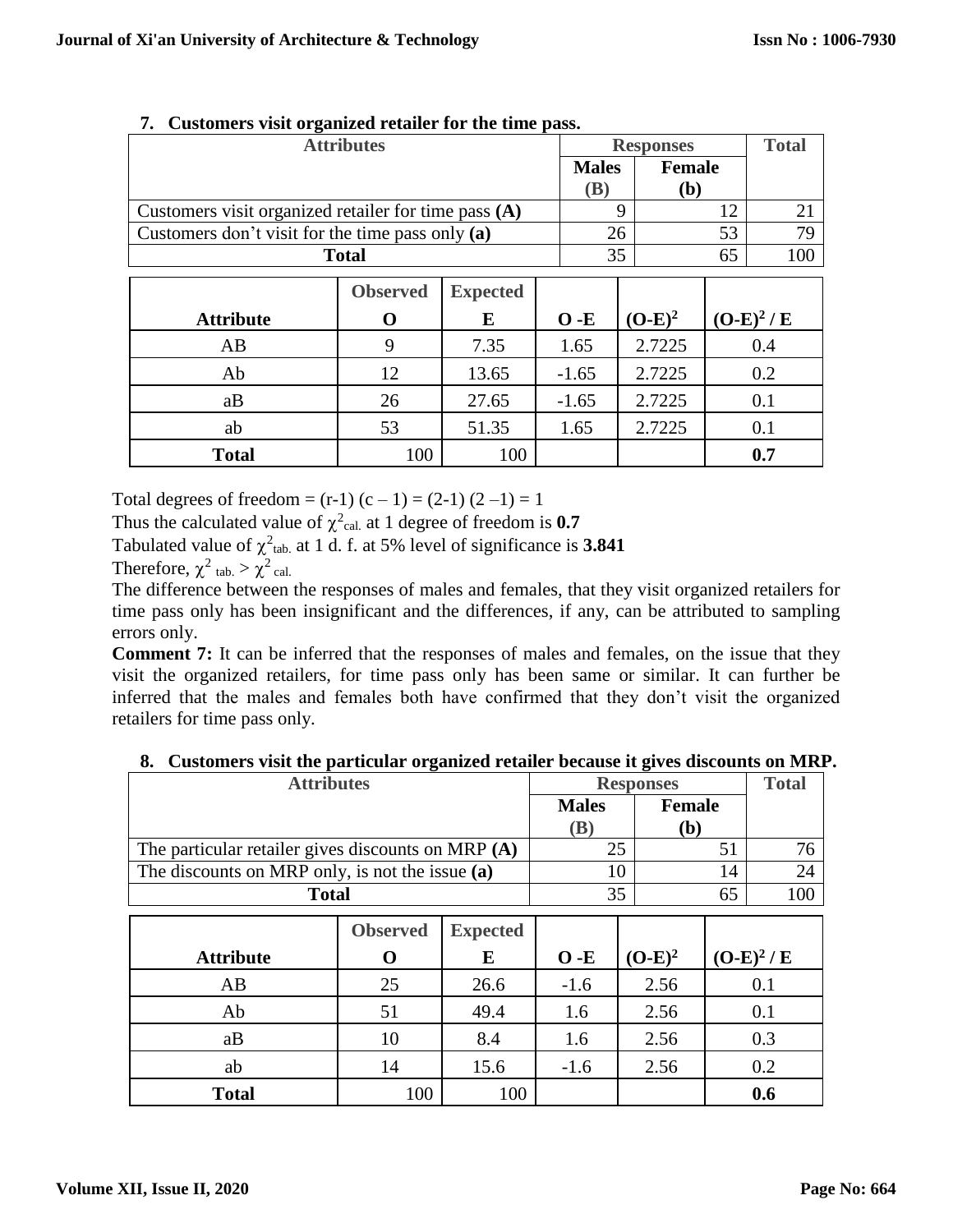Total degrees of freedom =  $(r-1)$   $(c-1)$  =  $(2-1)$   $(2-1)$  = 1 Thus the calculated value of  $\chi^2$ <sub>cal.</sub> at 1 degree of freedom is **0.6** Tabulated value of  $\chi^2$ <sub>tab.</sub> at 1 d. f. at 5% level of significance is **3.841** Therefore,  $\chi^2$  tab.  $>\chi^2$  cal.

The difference between the responses of males and females, that they visit the particular organized retailer because it gives discounts on MRP, has been insignificant. The differences, if any, can be attributed to sampling errors only.

**Comment 8:** It can be inferred that the responses of males and females, on the issue that they visit the particular organized retailer because it gives discounts on MRP, has been the same or similar. It can further be inferred that the males and females both have confirmed that organized retailers give discounts on MRP.

| atiordable.                                                  |              |       |         |                          |                  |                      |     |  |
|--------------------------------------------------------------|--------------|-------|---------|--------------------------|------------------|----------------------|-----|--|
| <b>Attributes</b>                                            |              |       |         |                          | <b>Responses</b> |                      |     |  |
|                                                              |              |       |         |                          |                  | <b>Female</b><br>(b) |     |  |
|                                                              |              |       |         |                          |                  |                      |     |  |
| The prices are economical and affordable $(A)$               |              |       |         | 33                       |                  | 48                   | 81  |  |
| Economical and affordable prices are not the only issues (a) |              |       |         | $\overline{2}$           |                  | 17                   | 19  |  |
|                                                              | <b>Total</b> |       |         | 35                       |                  | 65                   | 100 |  |
| <b>Observed</b><br><b>Expected</b>                           |              |       |         |                          |                  |                      |     |  |
|                                                              |              |       |         |                          |                  |                      |     |  |
| <b>Attribute</b>                                             | O            | E     | $O - E$ | $(O-E)^2/E$<br>$(O-E)^2$ |                  |                      |     |  |
| AB                                                           | 33           | 28.35 | 4.65    | 21.6225                  |                  | 0.8                  |     |  |
| Ab                                                           | 48           | 52.65 | $-4.65$ | 21.6225                  |                  | 0.4                  |     |  |
| aB                                                           | 2            | 6.65  | $-4.65$ | 21.6225<br>3.3           |                  |                      |     |  |
| ab                                                           | 17           | 12.35 | 4.65    | 1.8<br>21.6225           |                  |                      |     |  |
| <b>Total</b>                                                 | 100          | 100   |         |                          |                  | 6.2                  |     |  |

## **9. Customers visit organized retailer because their prices are economical and affordable.**

Total degrees of freedom =  $(r-1)$   $(c-1)$  =  $(2-1)$   $(2-1)$  = 1

Thus the calculated value of  $\chi^2$ <sub>cal.</sub> at 1 degree of freedom is **6.2** 

Tabulated value of  $\chi^2$ <sub>tab.</sub> at 1 d. f. at 5% level of significance is 3.841, Therefore,  $\chi^2$ <sub>tab.</sub>  $< \chi^2$ <sub>cal.</sub>

The difference between the responses of males and females, that they visit organized retailer because their prices are economical and affordable, has been significant. The differences, if any, cannot be attributed to sampling errors only.

**Comment 9:** It can be inferred that the responses of males and females, on the issue that they visit organized retailer because their prices are economical and affordable, has been different or not the same. It can further be inferred that the males and females both have different level or degree of opinion on this issue.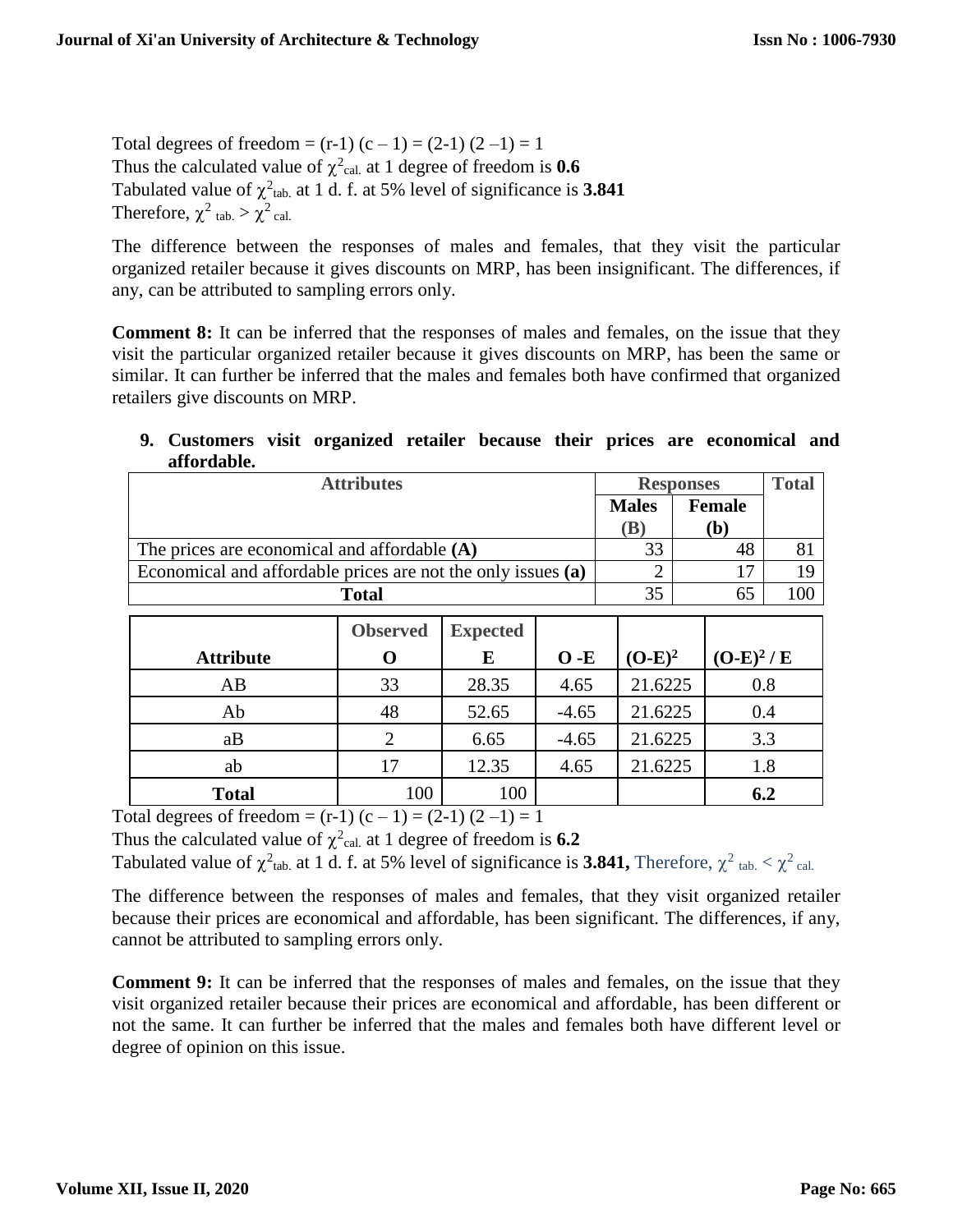| <b>Attributes</b>                                             |                     |                |         | <b>Responses</b> |               |                      | <b>Total</b> |
|---------------------------------------------------------------|---------------------|----------------|---------|------------------|---------------|----------------------|--------------|
|                                                               |                     |                |         |                  |               | <b>Female</b><br>(b) |              |
| New price / discounts are offered $(A)$                       |                     |                |         | 31               |               | 50                   | 81           |
| New price / discounts are offered are not the only issues (a) |                     |                |         | $\overline{4}$   |               | 15                   | 19           |
| <b>Total</b>                                                  |                     |                |         |                  |               | 65                   | 100          |
|                                                               |                     |                |         |                  |               |                      |              |
| <b>Attribute</b>                                              | <b>Observed</b> (O) | Expected $(E)$ | $O - E$ | $(O-E)^2$        |               | $(O-E)^2/E$          |              |
| AB.                                                           | 31                  | 28.35          | 2.65    | 7.0225           |               | 0.2                  |              |
| Ab                                                            | 50                  | 52.65          | $-2.65$ | 7.0225           | 0.1           |                      |              |
| aB                                                            | 4                   | 6.65           | $-2.65$ |                  | 1.1<br>7.0225 |                      |              |
| ab                                                            | 15                  | 12.35          | 2.65    | 7.0225           |               | 0.6                  |              |
| <b>Total</b>                                                  | 100                 | 100            |         |                  |               | 2.0                  |              |

**10. Customers visit the retailer because the prices are economical and affordable.**

Total degrees of freedom =  $(r-1)$   $(c-1)$  =  $(2-1)$   $(2-1)$  = 1

Thus the calculated value of  $\chi^2$ <sub>cal.</sub> at 1 degree of freedom is 2.0

Tabulated value of  $\chi^2$ <sub>tab.</sub> at 1 d. f. at 5% level of significance is **3.841**, Therefore,  $\chi^2$ <sub>tab.</sub>  $> \chi^2$ <sub>cal.</sub>

The difference between the responses of males and females, that they visit the particular organized retailer because of new price offers / discounts offered, has been insignificant. The differences, if any, can be attributed to sampling errors only.

**Comment 10:** It can be inferred that the responses of males and females, on the issue that they visit the particular organized retailer because of new price offers / festive discounts offered, has been the same or similar. It can further be inferred that both the males and females have confirmed that organized retailers do offer new prices and festive discounts.

| <b>Attributes</b>                                    |              |                | <b>Responses</b> |               | <b>Total</b> |             |
|------------------------------------------------------|--------------|----------------|------------------|---------------|--------------|-------------|
|                                                      |              |                | <b>Males</b>     | <b>Female</b> |              |             |
|                                                      |              |                | <b>(B)</b>       | ( <b>b</b> )  |              |             |
| Festive discounts are offered $(A)$                  |              |                | 32               | 46            | 81           |             |
| Festive discounts offers are not the only issues (a) |              |                |                  | 3             | 19           | 19          |
| <b>Total</b>                                         |              |                |                  | 35            | 65           | 100         |
|                                                      |              |                |                  |               |              |             |
| <b>Attribute</b>                                     | Observed (O) | Expected $(E)$ | $O - E$          | $(O-E)^2$     |              | $(O-E)^2/E$ |
| AB                                                   | 32           | 27.3           | 4.7              | 22.09         |              | 0.8         |
| Ab                                                   | 46           | 50.7           | $-4.7$           | 22.09         |              | 0.4         |
| aB                                                   | 3            | 7.7            | $-4.7$           | 22.09         |              | 2.9         |
| ab                                                   | 19           | 14.3           | 4.7              | 22.09         |              | 1.5         |
| <b>Total</b>                                         | 100          |                | 100              |               |              | 5.7         |

| 11. Customers visit the particular organized retailer because it gives special discounts at |  |
|---------------------------------------------------------------------------------------------|--|
| the time of festival.                                                                       |  |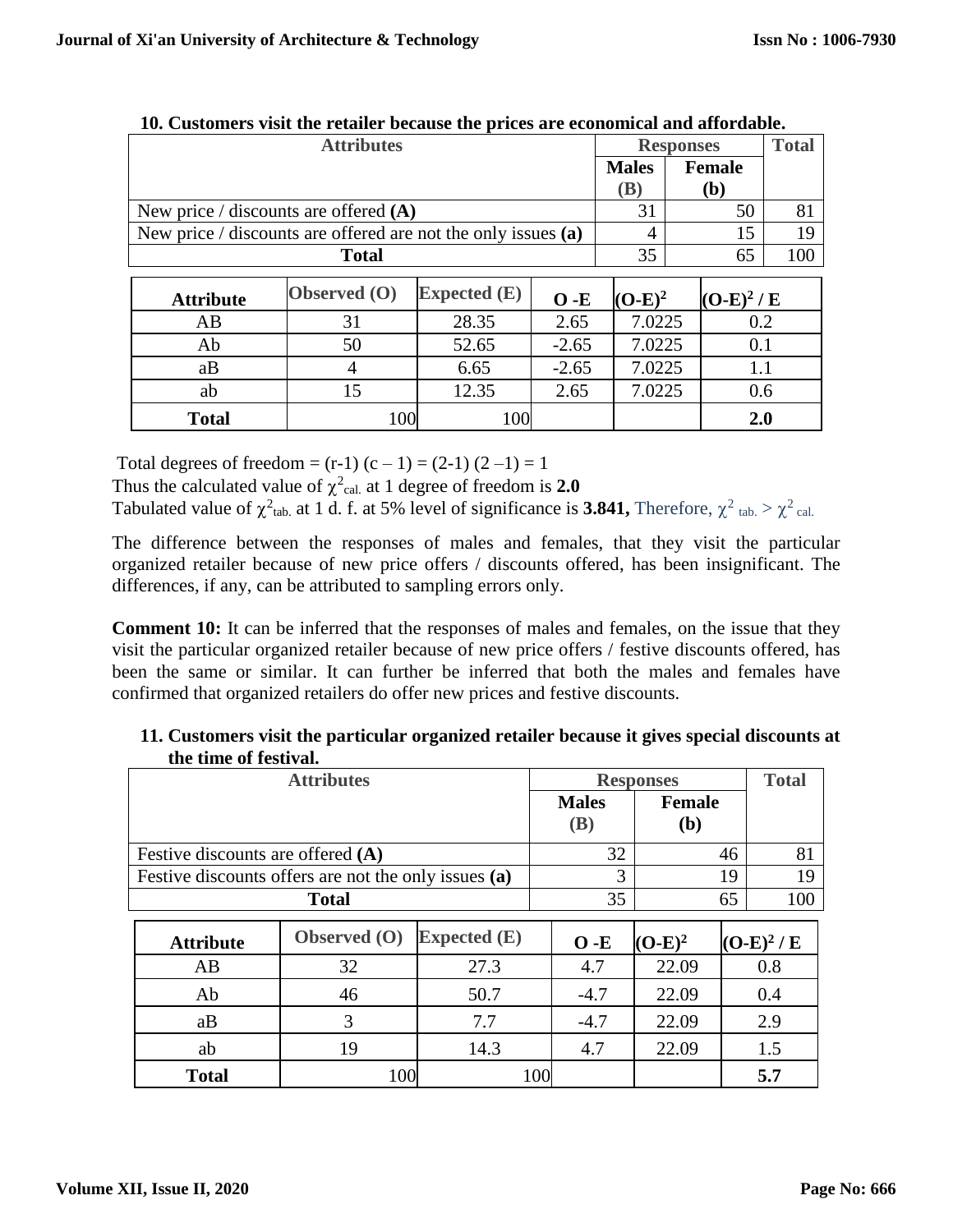Total degrees of freedom =  $(r-1)$   $(c-1)$  =  $(2-1)$   $(2-1)$  = 1 Thus the calculated value of  $\chi^2$ <sub>cal.</sub> at 1 degree of freedom is **6.2** Tabulated value of  $\chi^2$ <sub>tab.</sub> at 1 d. f. at 5% level of significance is 3.841, Therefore,  $\chi^2$ <sub>tab.</sub>  $\lt \chi^2$ <sub>cal.</sub>

The difference between the responses of males and females, that they visit organized retailer because new price offers / discounts offered, has been significant. The differences, if any, cannot be attributed to sampling errors only.

**Comment 11:** It can be inferred that the responses of males and females, on the issue that they visit organized retailer because new price offers / discounts offered, has been different or not the same. It can further be inferred that the males and females both have different level or degree of opinion on this issue.

| The correlation coefficient between the response of males and females is to be calculated. |                         |                      |                 |                 |         |                        |             |
|--------------------------------------------------------------------------------------------|-------------------------|----------------------|-----------------|-----------------|---------|------------------------|-------------|
|                                                                                            |                         | <b>Responses</b>     | $D_x =$         | $D_v =$         |         |                        |             |
| <b>Attributes</b>                                                                          | Males $(X)$             | Females $(Y)$        | $(X_i - \mu_X)$ | $(Y_i - \mu_Y)$ | $D_x^2$ | $D_v^2$                | $D_x * D_y$ |
| retailers<br>have<br>The<br>larger<br>inventories of groceries                             | 77                      | 68                   | 5               | 6               | 25      | 36                     | 30          |
| The retailers have huge space<br>and are not crowded                                       | 83                      | 60                   | 11              | $-2$            | 121     | $\overline{4}$         | $-22$       |
| Customers visit retailer for<br>enjoyment                                                  | 40                      | 48                   | $-32$           | $-14$           | 1024    | 196                    | 448         |
| Customers visit only<br>one<br>retailer or bazaar                                          | 51                      | 51                   | $-21$           | $-11$           | 441     | 121                    | 231         |
| The organized retailers work<br>ethically                                                  | 80                      | 69                   | 8               | $\overline{7}$  | 64      | 49                     | 56          |
| Customers visit retailer for<br>freshness of grocery                                       | 88                      | 68                   | 16              | 6               | 256     | 36                     | 96          |
| Customers visit the retailer<br>for the time pass                                          | 26                      | 18                   | $-46$           | $-44$           | 2116    | 1936                   | 2024        |
| Customers visit retailers for<br>discounts on MRP                                          | 71                      | 78                   | $-1$            | 16              | 1       | 256                    | $-16$       |
| Retailers charge economical<br>and affordable prices                                       | 94                      | 74                   | 22              | 12              | 484     | 144                    | 264         |
| Retailers announce new price<br>offers / discounts                                         | 88                      | 77                   | 16              | 15              | 256     | 225                    | 240         |
| Retailers give special festive<br>discounts                                                | 91                      | 71                   | 19              | 9               | 361     | 81                     | 171         |
| <b>Total</b>                                                                               | 789                     | 682                  | $-3$            | $\overline{0}$  | 5149    | 3084                   | 3522        |
| Average (Total / 11)                                                                       | $\mu$ <sub>x</sub> = 72 | $\mu_Y = 62$         |                 |                 | 468.09  | 280.36                 | 320.18      |
|                                                                                            | $\sigma_{x} = 21.63$    | $\sigma_{v} = 16.74$ |                 |                 |         | Cov. $(X, Y) = 320.18$ |             |

## **8.0 Correlation Coefficient (r)**

 $T$  corresponding coefficient  $\epsilon$  for the response of males and females is to be calculated.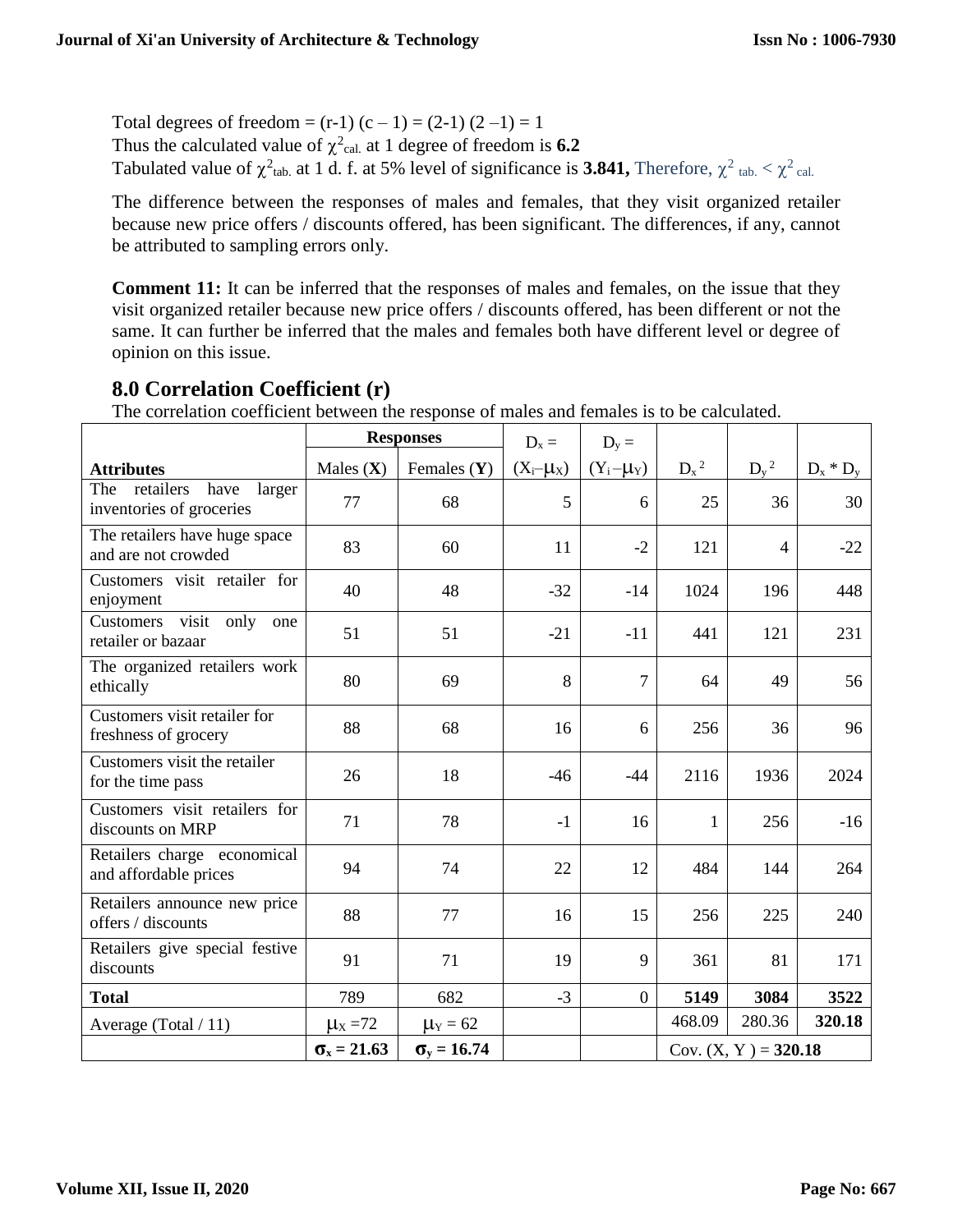**Correlation Coefficient**  $\mathbf{r}(x,y) = \mathbf{Cov}(x, y) / \sigma_x \cdot \sigma_y$ Whereas,  $Cov(x, y) = \sum N (x_i - \mu_x) (y_i - \mu_y) / N = 320.18$ Standard Deviation  $\sigma_x = \Sigma (x_i - \mu_x)^2 / N = 21.63$ Standard Deviation  $\sigma_y = \Sigma (y_i - \mu_y)^2 / N = 16.74$ Thus Correlation Coefficient  $r_{(xy)}$  = 320.18/21.63  $*$  16.74  $= +0.88$ Coefficient of Determination,  $D_{xy} = (r(xy))^2$  $= 0.77$ 

### **Testing for the significance of the correlation coefficient,** *r*

When the test is against the null hypothesis:  $r_{xy} = 0.0$ What is the likelihood of drawing a sample with  $r_{xy} = 0.0$ ?

The sampling distribution of r is

- Approximately **normal** (but bounded at -1.0 and +1.0) when N is **large**
- And distributes **t** when N is **small**.

The simplest formula for computing the appropriate **t value** to test significance of a correlation coefficient employs the t distribution:

$$
t = r \sqrt{(n-2)/(1-r^2)}
$$
  
\n
$$
t = 0.88 * \sqrt{(9.0/.77)}
$$
  
\n= .88 \* 6.26  
\n
$$
t_{cal} = 5.50
$$

The **degrees of freedom** for entering the t-distribution is  $= N - 2$ 

$$
= 11 - 2 = 9
$$

For 9 df and one-tailed test, critical value of **ttab = 1.83** (At 5% Level of Significance)

- $\bullet$  We observe only  $t_{cal} = 5.5$
- It lies **above** the critical t of 1.83
- So the null hypothesis of no relationship in the population of the same type  $(r = 0)$  can be rejected. Thus there is the strong relationship in the population as well as reflected in the sample.

## **9.0 The Findings and the Inferences Drawn From the Test Statistics:**

We have applied Z Test Statistic,  $\chi^2$  Test, ANOVA and Correlation Coefficient to draw inferences. The Z Test have given a wide picture whereas other tests have examined whether the males and females have the same or different responses on various issues. The various Hypotheses and the inferences drawn out of different statistics are presented in the table below. The ANOVA and Correlation coefficient gives the overall picture. All the tests have been conducted at 5% level of significance. The ANOVA and Correlation Coefficient have established that the responses of Males and Females in the sample have the same impact and they are highly correlated. It was further inferred that the samples are true representation of the population. In the analysis we have used Student's t distribution, Fischer's F distribution, Standard Normal variate Z distribution and  $\chi^2$  distributions (All at 5% level of significance)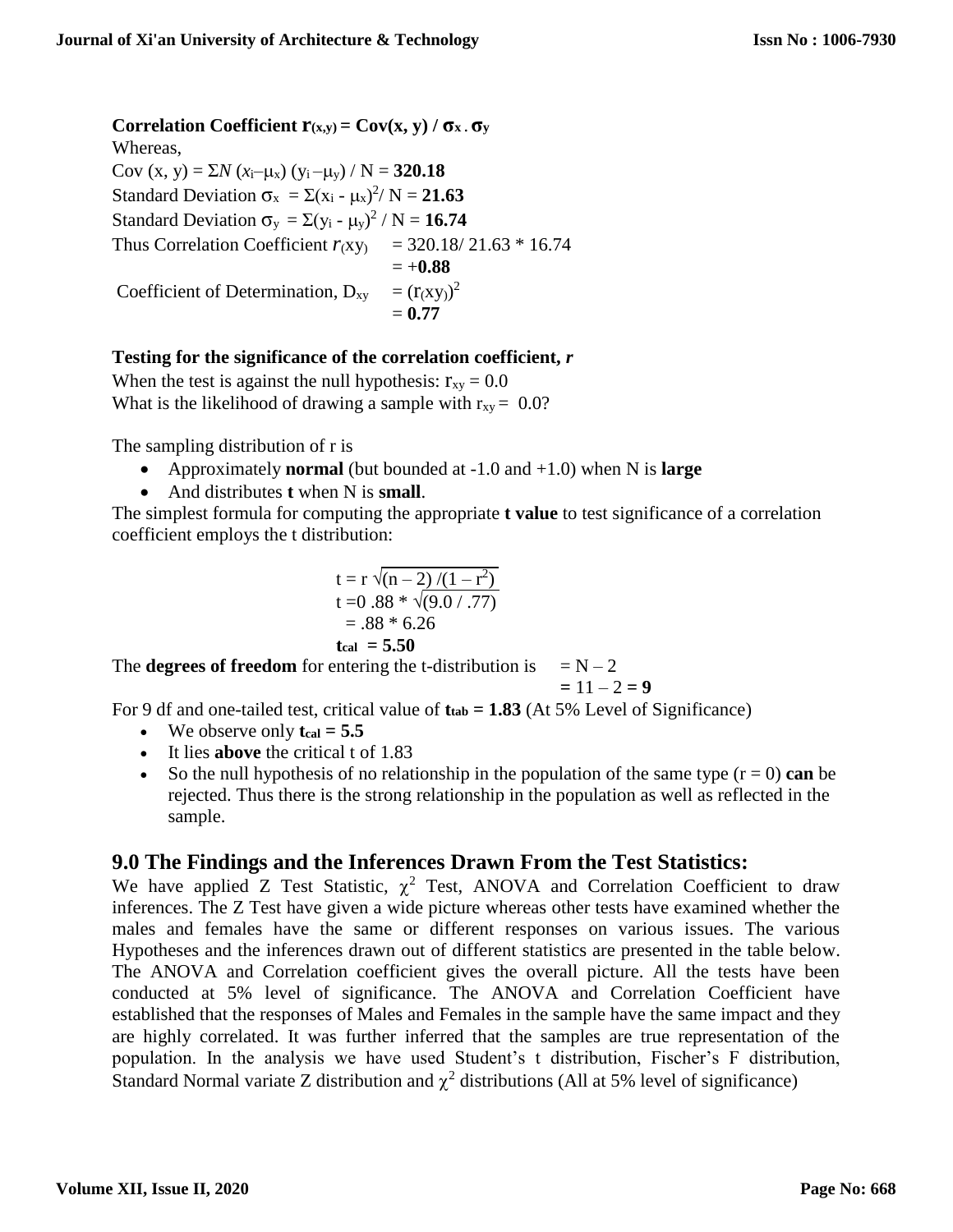| <b>Hypothesis</b>            |                                                 | <b>Inferences Drawn</b>         |                   |                               |  |  |  |
|------------------------------|-------------------------------------------------|---------------------------------|-------------------|-------------------------------|--|--|--|
|                              | Z Test                                          | $\chi^2$ Test                   | <b>ANOVA</b>      | <b>Correlation</b>            |  |  |  |
|                              |                                                 |                                 |                   | Coefficient                   |  |  |  |
| retailers<br><b>The</b>      | Organized<br>retailers                          | Males<br>and                    | The ANOVA         | There is strong               |  |  |  |
| larger<br>have               | have larger inventories                         | Females<br>don't                | statistic<br>test | relationship                  |  |  |  |
| inventories<br>of            | comparison<br>in<br>to                          | differ on this issue            | establishes       | between<br>the                |  |  |  |
| groceries                    | grocery shops                                   |                                 | the<br>that       | of<br>responses               |  |  |  |
| retailers<br><b>The</b>      | The organized retailers                         | Males<br>and                    | responses         | males<br>and                  |  |  |  |
| have huge space              | have huge space and                             | Females differ on               | given by the      | females<br>the<br>in          |  |  |  |
| and<br>are<br>not            | are not crowded                                 | this issue                      | males<br>and      | sample<br>drawn               |  |  |  |
| crowded                      |                                                 |                                 | females have      | from<br>the                   |  |  |  |
| <b>Customers</b> visit       | The customers don't                             | Males<br>and                    | same impact.      | population.<br>It             |  |  |  |
| for<br>retailer              | organized<br>visit<br>the                       | Females<br>don't                | The               | can be further                |  |  |  |
| enjoyment                    | outlets<br>for<br>retail                        | differ on this issue            | differences, if   | inferred that the             |  |  |  |
|                              | enjoyment                                       |                                 | any,<br>are       | same                          |  |  |  |
| <b>Customers</b> visit       | The customers<br>don't                          | Males<br>and                    | attributed<br>to  | relationship<br><sup>is</sup> |  |  |  |
| only<br>one                  | visit only one<br>retail                        | Females<br>don't                | sampling          | in<br>there<br>the            |  |  |  |
| retailer<br>or               | outlet or Bazaar                                | differ on this issue            | errors only.      | population<br>as              |  |  |  |
| <b>bazaar</b>                |                                                 |                                 |                   | well. Thus<br>the             |  |  |  |
| The organized                | The organized retailers                         | Males<br>and                    |                   | of<br>responses               |  |  |  |
| retailers<br>work            | work ethically on their                         | Females<br>don't                |                   | males<br>and                  |  |  |  |
| ethically                    | products or services                            | differ on this issue            |                   | females can be                |  |  |  |
| <b>Customers</b> visit       | The organized retailers                         | Males<br>and                    |                   | considered to be              |  |  |  |
| retailer<br>for              | provide fresh grocery                           | Females<br>don't                |                   | true                          |  |  |  |
| <b>of</b><br>freshness       | products                                        | differ on this issue            |                   | representation of             |  |  |  |
| grocery                      |                                                 |                                 |                   | the population.               |  |  |  |
| <b>Customers</b> visit       | The customers<br>don't                          | Males<br>and                    |                   |                               |  |  |  |
| the retailer for             | visit organized retailers                       | Females<br>don't                |                   |                               |  |  |  |
| the time pass                | for time pass                                   | differ on this                  |                   |                               |  |  |  |
| <b>Customers</b> visit       | The<br>visit<br>customers                       | Males<br>and                    |                   |                               |  |  |  |
| retailers<br>for             | organized<br>retailers                          | Females<br>don't                |                   |                               |  |  |  |
| discounts<br>on              | because of discounts on                         | differ on this issue            |                   |                               |  |  |  |
| <b>MRP</b>                   | MRP only                                        |                                 |                   |                               |  |  |  |
| <b>Retailers</b>             | The organized retailers                         | Males<br>and                    |                   |                               |  |  |  |
| charge                       | charge affordable and                           | Females differ on<br>this issue |                   |                               |  |  |  |
| economical and<br>affordable | economical prices on<br>their                   |                                 |                   |                               |  |  |  |
|                              | products<br>and<br>services                     |                                 |                   |                               |  |  |  |
| prices<br><b>Retailers</b>   |                                                 | Males                           |                   |                               |  |  |  |
| announce<br>new              | The organized retailers<br>because they get new | and<br>Females<br>don't         |                   |                               |  |  |  |
| offers/                      | offers<br>and<br>special                        | differ on this issue            |                   |                               |  |  |  |
| price<br>discounts           | discounts                                       |                                 |                   |                               |  |  |  |
| <b>Retailers</b><br>give     | The organized retailers                         | Males<br>and                    |                   |                               |  |  |  |
| festive<br>special           | because they get festive                        | Females differ on               |                   |                               |  |  |  |
| discounts                    | offers                                          | this issue                      |                   |                               |  |  |  |
|                              |                                                 |                                 |                   |                               |  |  |  |